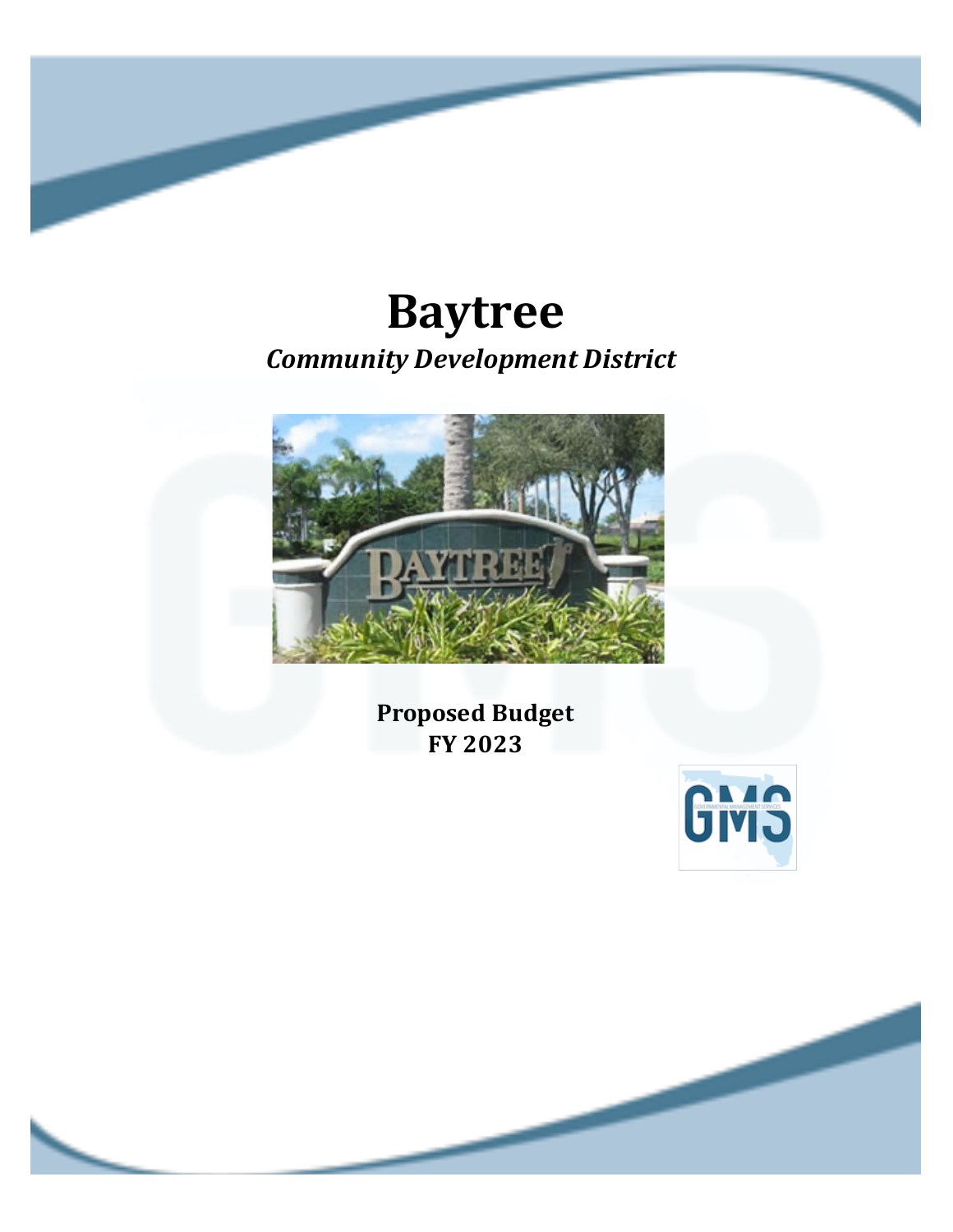## Table of Contents

| <b>General Fund</b>                         | Page $1-2$ |
|---------------------------------------------|------------|
| Narrative                                   | Page 3-10  |
| Capital Projects Fund                       | Page 11-12 |
| Pavement Management Fund                    | Page 13    |
| <b>Community Beautification Fund</b>        | Page 14    |
| <b>0&amp;M Assessment Calculation</b>       | Page 15    |
| IOB Roadway Maintenance Cost Share Schedule | Page 16    |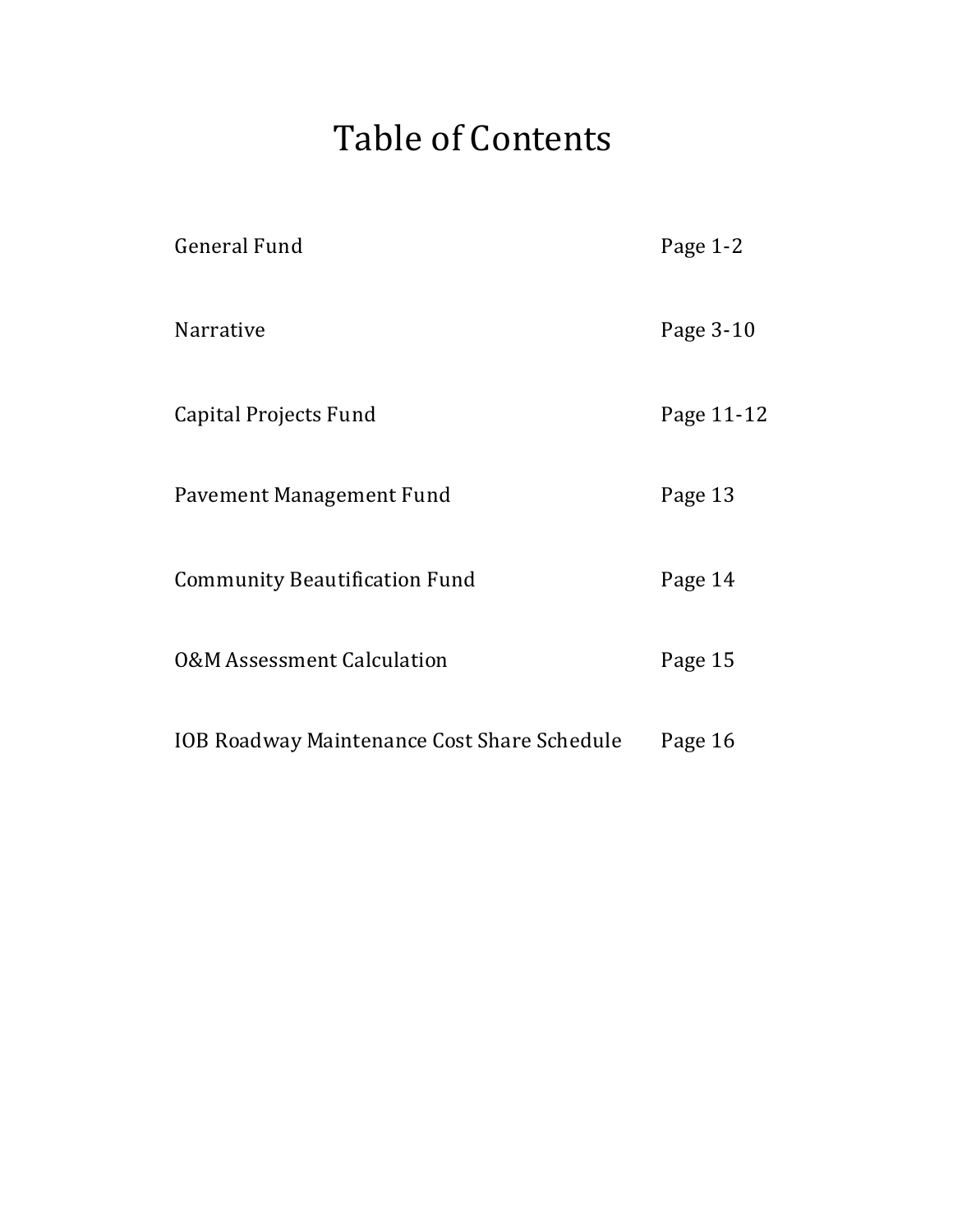#### **Community Development District Proposed Budget FY 2023 General Fund**

|                                                 | Adopted                 | Actual<br>thru | Projected<br><b>Next</b> | Total                 | Proposed                 |
|-------------------------------------------------|-------------------------|----------------|--------------------------|-----------------------|--------------------------|
| Description                                     | <b>Budget</b><br>FY2022 | 03/31/22       | 6 Months                 | Projected<br>09/30/22 | <b>Budget</b><br>FY 2023 |
| <b>Revenues</b>                                 |                         |                |                          |                       |                          |
| Maintenance Assessments                         | \$905,346               | \$873,140      | \$32,206                 | \$905,346             | \$996,868                |
| Miscellaneous Income (IOB Cost Share Agreement) | \$43,269                | \$11,868       | \$32,451                 | \$44,319              | \$48,792                 |
| Miscellaneous Income                            | \$9,250                 | \$3,139        | \$4,625                  | \$7,764               | \$9,250                  |
| <b>Total Revenues</b>                           | \$957,865               | \$888,146      | \$69,282                 | \$957,429             | \$1,054,910              |
| <b>Expenditures</b>                             |                         |                |                          |                       |                          |
| Administrative                                  |                         |                |                          |                       |                          |
| <b>Supervisor Fees</b>                          | \$8,000                 | \$5,800        | \$5,000                  | \$10,800              | \$11,000                 |
| <b>FICA Expense</b>                             | \$612                   | \$444          | \$383                    | \$826                 | \$842                    |
| Engineering                                     | \$35,000                | \$2,635        | \$31,000                 | \$33,635              | \$36,050                 |
| <b>Assessment Administration</b>                | \$7,500                 | \$7,500        | \$0                      | \$7,500               | \$7,500                  |
| <b>Attorney Fees</b>                            | \$18,000                | \$9,068        | \$12,000                 | \$21,068              | \$24,000                 |
| Annual Audit                                    | \$3,265                 | \$0            | \$3,265                  | \$3,265               | \$3,265                  |
| <b>Management Fees</b>                          | \$42,166                | \$21,083       | \$21,083                 | \$42,166              | \$44,274                 |
| <b>Information Technology</b>                   | \$1,650                 | \$825          | \$825                    | \$1,650               | \$1,800                  |
| Website Maintenance                             | \$1,150                 | \$575          | \$575                    | \$1,150               | \$1,200                  |
| Telephone                                       | \$250                   | \$0            | \$125                    | \$125                 | \$250                    |
| Postage                                         | \$1,500                 | \$1,382        | \$650                    | \$2,032               | \$2,000                  |
| Insurance                                       | \$19,058                | \$25,917       | \$0                      | \$25,917              | \$31,100                 |
| Tax Collector Fee                               | \$18,107                | \$17,493       | \$644                    | \$18,137              | \$19,937                 |
| Printing & Binding                              | \$1.500                 | \$507          | \$750                    | \$1,257               | \$1.500                  |
| Legal Advertising                               | \$1,500                 | \$171          | \$4,200                  | \$4,371               | \$5,000                  |
| Other Current Charges                           | \$3,000                 | \$389          | \$1,500                  | \$1,889               | \$3,000                  |
| Office Supplies                                 | \$250                   | \$71           | \$125                    | \$196                 | \$250                    |
| <b>Property Taxes</b>                           | \$250                   | \$326          | \$0                      | \$326                 | \$350                    |
| Property Appraiser                              | \$234                   | \$234          | \$0                      | \$234                 | \$250                    |
| Dues, Licenses & Subscriptions                  | \$175                   | \$175          | \$0                      | \$175                 | \$175                    |
| <b>Administrative Expenditures</b>              | \$163,167               | \$94,594       | \$82,125                 | \$176,719             | \$193,743                |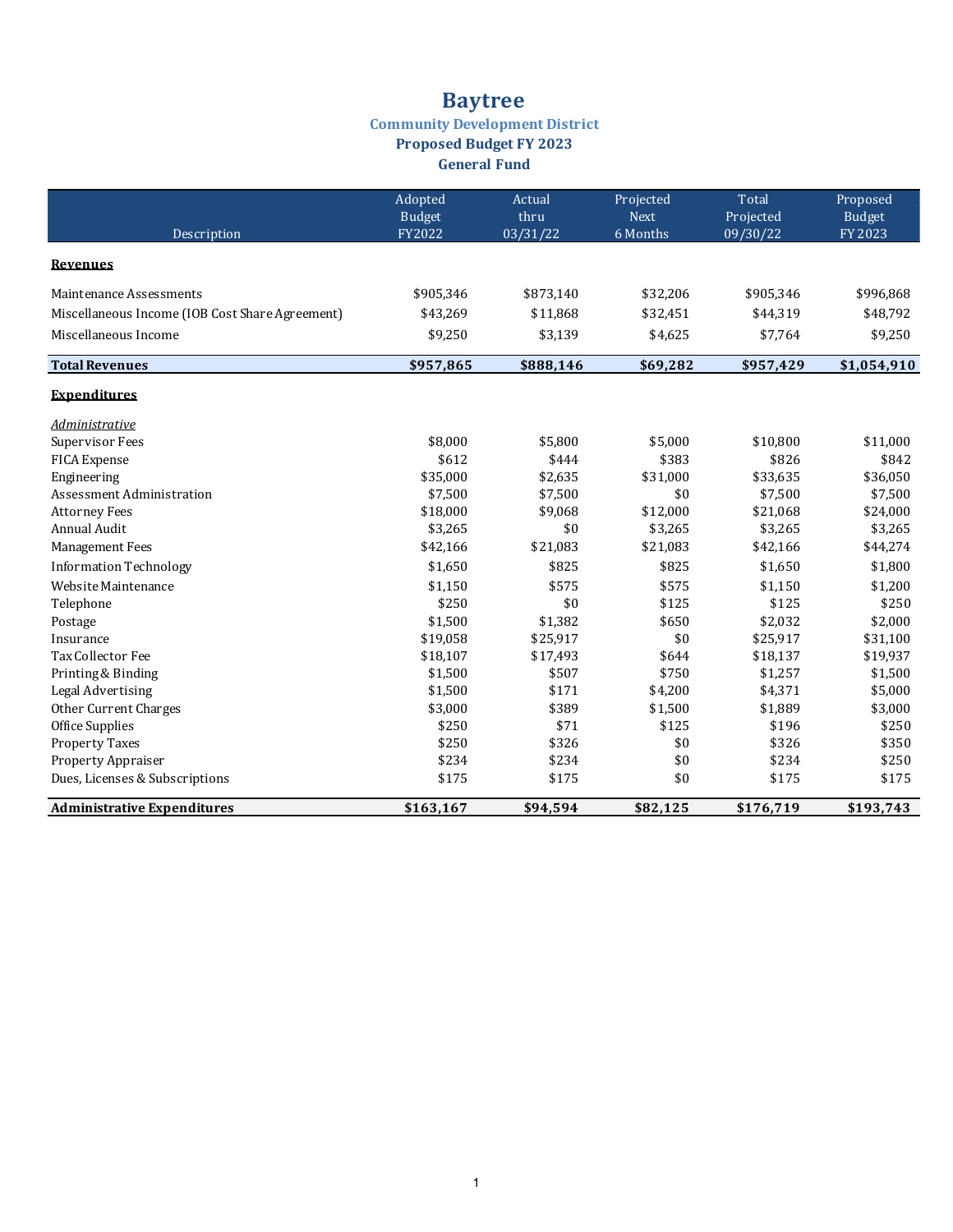#### **Community Development District Proposed Budget FY 2023 General Fund**

|                                                      | Adopted       | Actual    | Projected   | Total     | Proposed      |
|------------------------------------------------------|---------------|-----------|-------------|-----------|---------------|
|                                                      | <b>Budget</b> | thru      | <b>Next</b> | Projected | <b>Budget</b> |
| Description                                          | FY2022        | 03/31/22  | 6 Months    | 09/30/22  | FY 2023       |
| <b>Operation and Maintenance</b>                     |               |           |             |           |               |
| Security Contract                                    | \$185,056     | \$89,225  | \$105,113   | \$194,338 | \$215,656     |
| Gate Maintenance Contract                            | \$1,200       | \$650     | \$0         | \$650     | \$1,200       |
| Maintenance - Gatehouse                              | \$9,500       | \$6,216   | \$3,284     | \$9,500   | \$9,500       |
| Telephone/Internet - Gatehouse/Pool                  | \$14,500      | \$2,745   | \$2,799     | \$5,544   | \$6,300       |
| Transponders                                         | \$5,000       | \$874     | \$4,126     | \$5,000   | \$5,000       |
| <b>Field Management Fees</b>                         | \$29,545      | \$14,772  | \$14,773    | \$29,545  | \$31,022      |
| Electric                                             | \$51,500      | \$25,360  | \$26,400    | \$51,760  | \$54,075      |
| Water & Sewer                                        | \$12,650      | \$7,343   | \$5,800     | \$13,143  | \$13,915      |
| Gas                                                  | \$6,500       | \$5,347   | \$1,525     | \$6,872   | \$7,150       |
| <b>Trash Removal</b>                                 | \$577         | \$297     | \$297       | \$595     | \$613         |
| Maintenance - Lakes                                  | \$36,696      | \$18,120  | \$18,120    | \$36,240  | \$38,531      |
| Maintenance - Landscape Contract                     | \$97,650      | \$47,555  | \$47,766    | \$95,321  | \$98,398      |
| Maintenance - Additional Landscape                   | \$15,000      | \$7,225   | \$7,500     | \$14,725  | \$15,000      |
| Maintenance - Pool                                   | \$18,700      | \$9,064   | \$9,802     | \$18,866  | \$19,944      |
| Maintenance - Irrigation                             | \$8,775       | \$1,441   | \$4,388     | \$5,829   | \$9,214       |
| Maintenance - Lighting                               | \$8,000       | \$3,566   | \$1,500     | \$5,066   | \$5,000       |
| Maintenance - Monuments                              | \$4,000       | \$845     | \$6,500     | \$7,345   | \$4,000       |
| Maintenance - Fountain                               | \$700         | \$175     | \$525       | \$700     | \$700         |
| Maintenance - Other Field (R&M General)              | \$4,000       | \$2,221   | \$3,000     | \$5,221   | \$5,000       |
| Maintenance - Recreation                             | \$1,500       | \$43      | \$750       | \$793     | \$1,500       |
| Holiday Landscape Lighting                           | \$14,000      | \$10,258  | \$0         | \$10,258  | \$14,000      |
| <b>Operating Supplies</b>                            | \$750         | \$0       | \$560       | \$560     | \$750         |
| Sidewalk/Curb Cleaning                               | \$15,000      | \$0       | \$10,000    | \$10,000  | \$15,000      |
| Miscellaneous                                        | \$1,000       | \$0       | \$1,000     | \$1,000   | \$1,000       |
| <b>O&amp;M</b> Expenditures                          | \$541,799     | \$253,344 | \$275,526   | \$528,869 | \$572,466     |
| <b>Total Expenditures</b>                            | \$704,966     | \$347,938 | \$357,650   | \$705,588 | \$766,210     |
| <b>Other Financing Uses</b>                          |               |           |             |           |               |
|                                                      |               |           |             |           |               |
| Transfer Out - Capital Projects- Paving - Baytree    | \$75,370      | \$21,608  | \$53,762    | \$75,370  | \$97,981      |
| Transfer Out - Capital Projects - Paving - IOB Funds | \$24,630      | \$0       | \$24,630    | \$24,630  | \$32,019      |
| Transfer Out - Capital Projects - Reserves           | \$78,392      | \$78,392  | \$0         | \$78,392  | \$65,000      |
| Transfer Out - Community Beautification Fund         | \$37,265      | \$37,265  | \$0         | \$37,265  | \$45,265      |
| Transfer Out - Rebalance First Quarter Operating     | \$37,242      | \$0       | \$0         | \$0       | \$48,436      |
| <b>Total Other Financing Uses</b>                    | \$252,899     | \$137,265 | \$78,392    | \$215,657 | \$288,701     |
| Total Expenditures & Other Financing                 | \$957,865     | \$485,203 | \$436,042   | \$921,245 | \$1,054,910   |
|                                                      |               |           |             |           |               |
| Net Change in Fund Balance                           | \$0           | \$402,944 | (\$366,760) | \$36,183  | \$0           |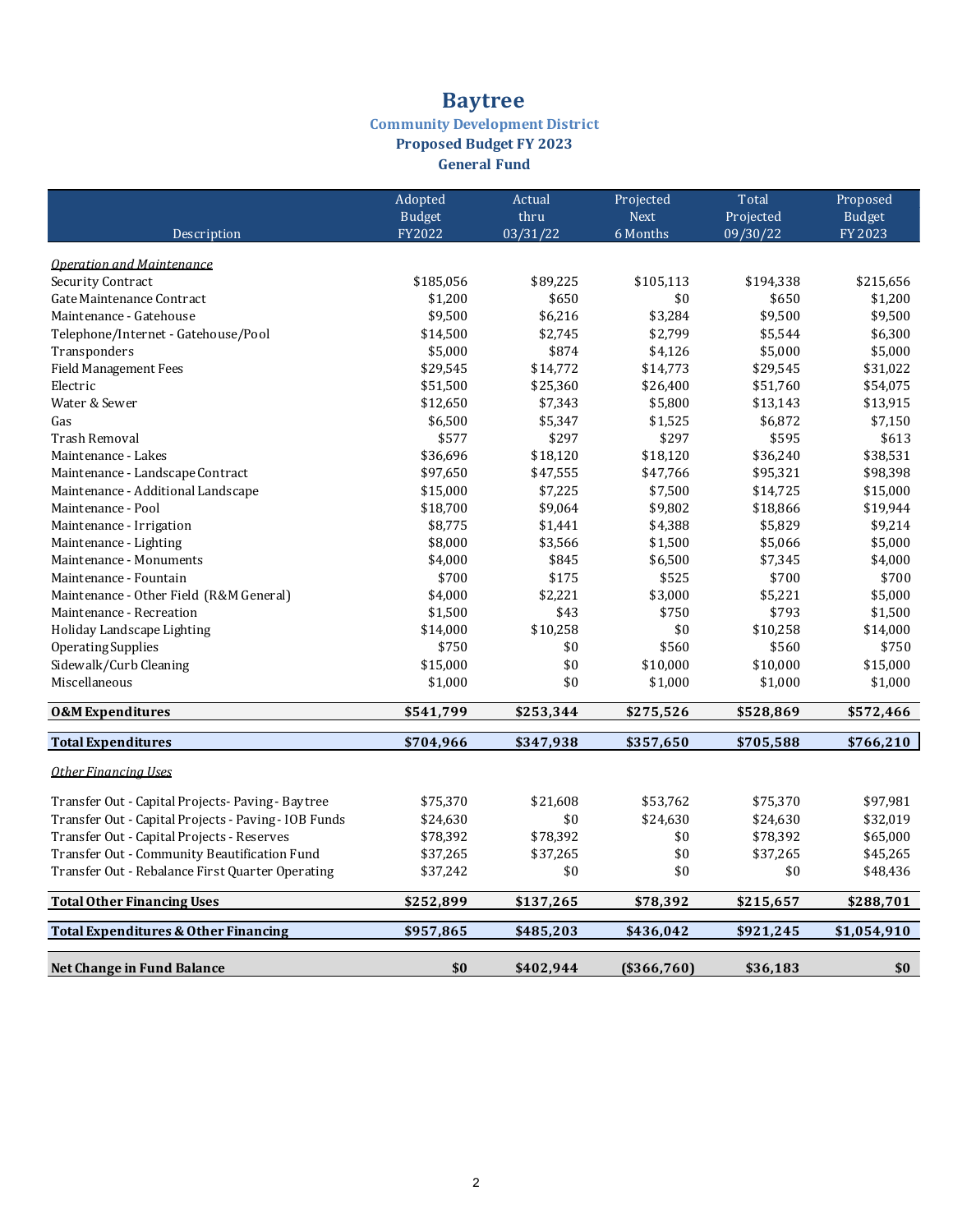### **REVENUES:**

#### **Maintenance Assessments**

The District will levy a non-ad valorem assessment on all taxable property within the Baytree Community Development District in order to pay for operating & maintenance expenditures for the fiscal year.

#### **Miscellaneous Income (IOB Cost Share Agreement)**

Represents estimated earnings from Isles of Baytree.

#### **Miscellaneous Income**

Represents estimated earnings from the sale of security gate transponders, pool access cards and tennis court instructor fees.

### **EXPENDITURES**

#### *Administrative:*

#### **Supervisor Fees**

Chapter 190 of the Florida Statutes allows for a member of the Board of Supervisors to be compensated \$200 per meeting. This amount for the fiscal year is based upon 5 Supervisors attending 11 monthly meetings.

#### **FICA Expense**

Represents the Employer's share of Social Security and Medicare taxes withheld from Board of Supervisors checks.

#### **Engineering**

The District currently has a contract with Dewberry Engineers to provide engineering service to the District. The contract includes preparation for board meetings, contract specifications, bidding, etc.

#### **Assessment Administration**

Expenditures with Governmental Management Services related to administering the annual assessments on the tax roll with the Brevard County Tax Collector.

#### **Attorney Fees**

The District currently has a contract with Billing, Cochran, Lyles, Mauro & Ramsey, P.A. to provide legal counsel services. This contract includes preparation for board meetings, review of contracts, review of agreements and resolutions and other research as directed by the Board of Supervisors and the District Manager.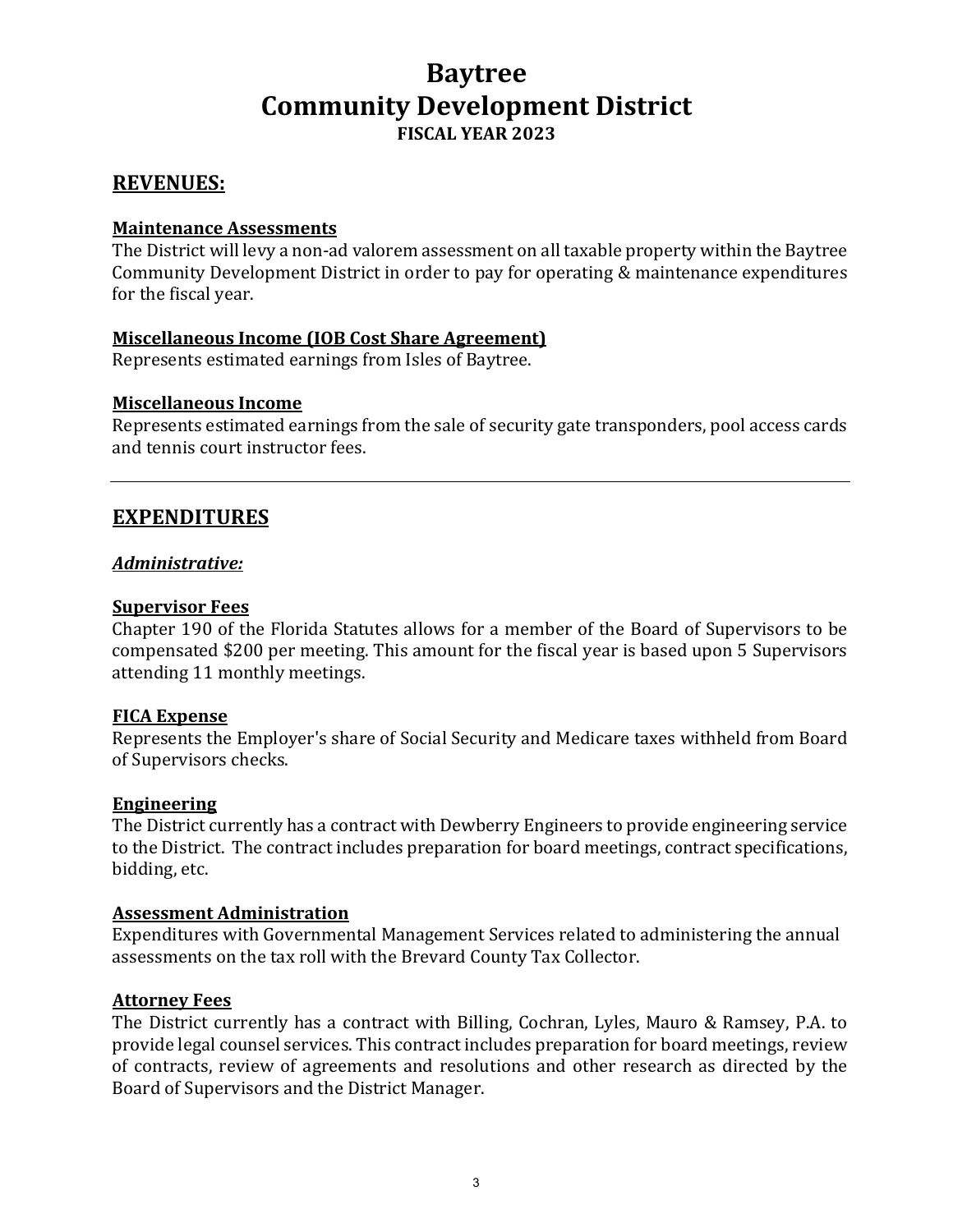## **Baytree Community Development District**

#### **FISCAL YEAR 2023**

#### **Annual Audit**

The District is required by Florida Statutes to arrange for an Independent audit of its financial records on an annual basis. The budget is based on the current rate for the annual audit with our auditors at Berger, Toombs, Elam, Gaines & Frank.

#### **Management Fees**

The District has contracted with Governmental Management Services to provide Management, Accounting and Recording Secretary Services for the District. The services include, but not limited to, recording and transcription of board meetings, administrative services, budget preparation, all financial reporting, annual audits, etc.

#### **Information Technology**

Represents costs with Governmental Management Services related to the District's information systems, which include but are not limited to video conferencing services, cloud storage services and servers, security, accounting software, etc.

#### **Website Maintenance**

Represents the costs with Governmental Management Services associated with monitoring and maintaining the District's website created in accordance with Chapter 189, Florida Statutes. These services include site performance assessments, security and firewall maintenance, updates, document uploads, hosting and domain renewals, website backups, etc.

#### **Telephone**

Telephone and fax machine.

#### **Postage**

The District incurs charges for mailing Board meeting agenda packages, overnight deliveries, checks for vendors and other required correspondence.

#### **Insurance**

The District's general liability, public official's liability and property insurance coverage is provided by the Florida Insurance Alliance (FIA). FIA specializes in providing insurance coverage to government agencies.

#### **Tax Collector Fee**

Represents charges from Brevard County Tax Collector's office for administration of the tax collection process.

#### **Printing & Binding**

The District incurs charges for printing and binding agenda packages and printing computerized checks, correspondence, stationery, envelopes, photocopies and other printed material.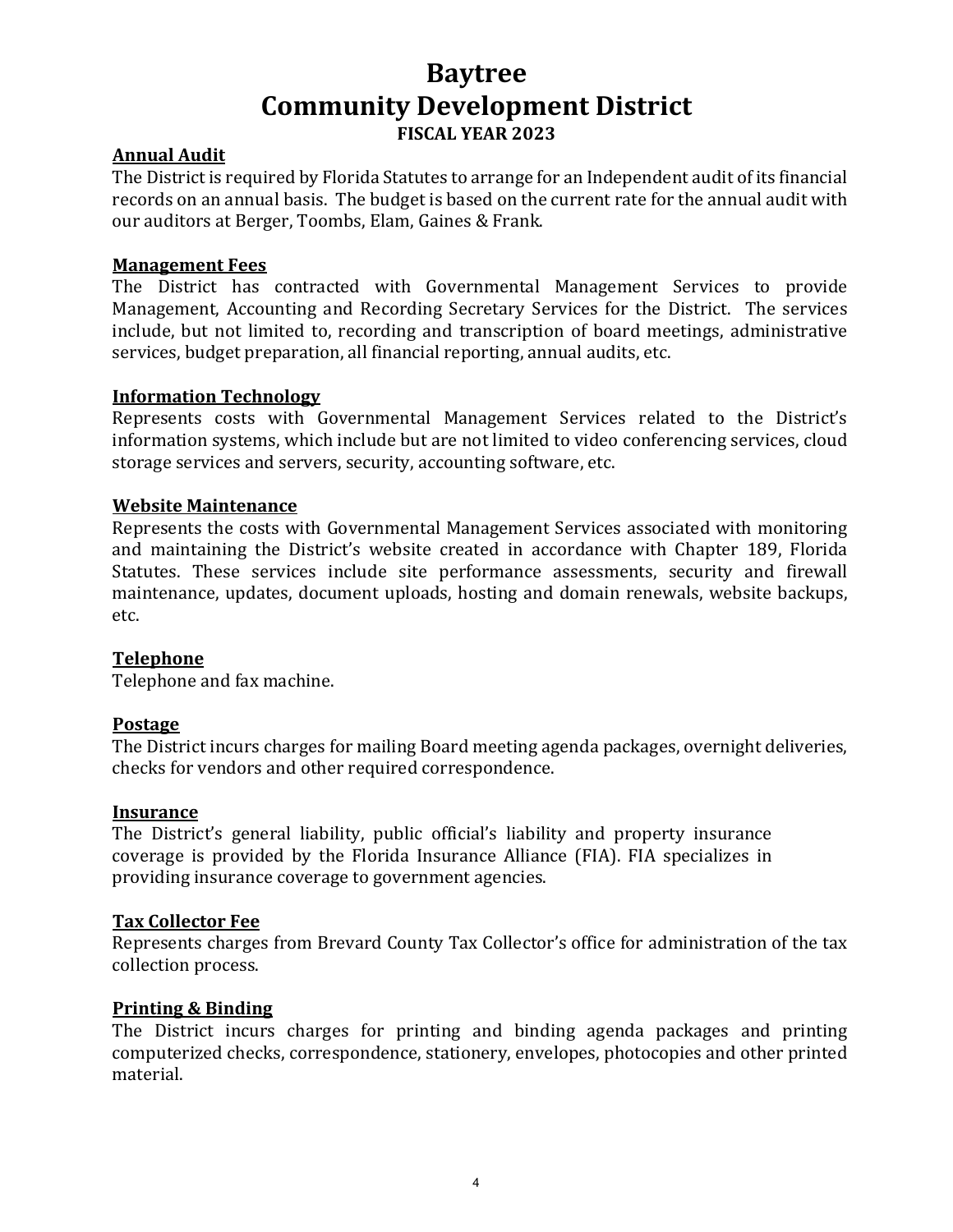## **Baytree Community Development District**

#### **FISCAL YEAR 2023**

#### **Legal Advertising**

The District does most of its legal advertising in the Florida Today. Publication amount is based on prior years cost for advertising regular meetings, special meetings, public hearings, etc.

#### **Other Current Charges**

Any other miscellaneous expenditures incurred during the year that does not fall under a budgeted line item.

#### **Office Supplies**

The District incurs charges for supplies that need to be purchased during the fiscal year, including copier and printer toner cartridges, paper, file folders, binders, pens, paper clips, and other such office supplies.

#### **Property Taxes**

Represents the estimated non-ad valorem assessment from Brevard County that will be charged to the District.

#### **Property Appraiser**

Represents the Brevard County Property Appraiser fee to cover the cost of processing and distributing of non-ad valorem assessment information.

#### **Dues, License & Subscriptions**

The District is required to pay an annual fee to the Department of Economic Opportunity for \$175. 

#### **Operation and Maintenance:**

#### **Security Contract**

The District currently has a contract with DSI Security Services to provide security services.

| <b>DESCRIPTION</b>                                                   | ANNUAL<br><b>AMOUNT</b> |
|----------------------------------------------------------------------|-------------------------|
| <b>REGULAR HOURS: CONTRACT COST OF \$23.61 PER HOUR FOR 356 DAYS</b> | \$201,724               |
| <b>HOLIDAY HOURS: CONTRACT COST OF \$35.42 PER HOUR FOR 9 DAYS</b>   | \$7,651                 |
| <b>CONTINGENCY</b>                                                   | \$6,281                 |
|                                                                      | \$215.656               |

#### **Gate Maintenance Contract**

Represents annual contract amount from for maintenance of the automated gate entrance systems. The District currently has a contract with Access Control Technologies.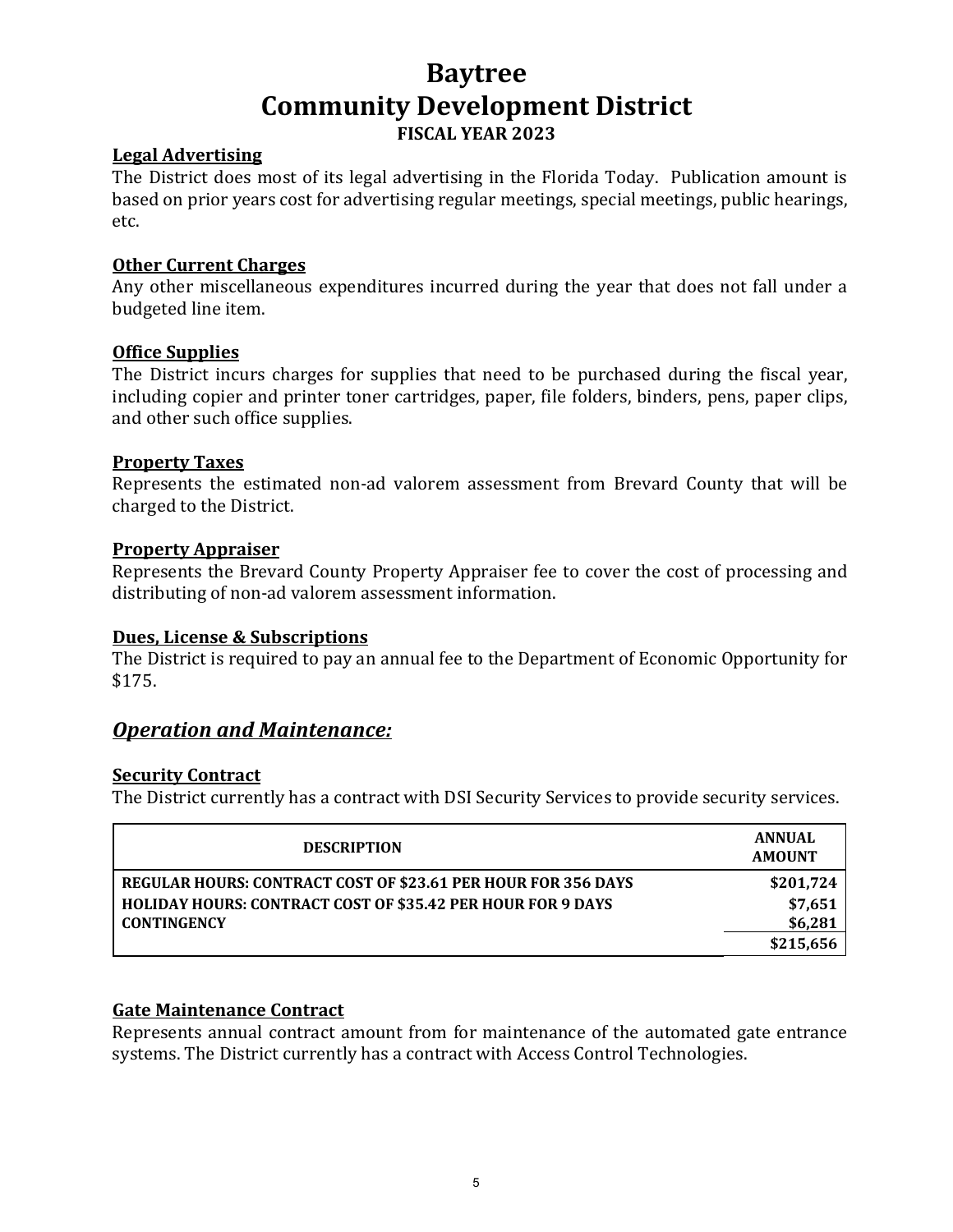#### **Maintenance - Gatehouse**

Represents maintenance contract for gates, and any other maintenance cost the District may incur at the security gate house, i.e. plumbing, gate repairs, pest control, etc.

#### **Telephone/Internet - Gatehouse/Pool**

The District has a telephone at the front entrance for the security staff to make local calls. Additionally, the District has a phone line at the front and rear entrance for the automated gate access system, and an IP line at the front gate for the access system and the line for the emergency phone at the pool. The amount is based on projected monthly charges from Spectrum.

| <b>DESCRIPTION</b>               | <b>MONTHLY</b><br><b>AMOUNT</b> | <b>ANNUAL</b><br><b>AMOUNT</b> |
|----------------------------------|---------------------------------|--------------------------------|
| <b>201 BAYTREE DR FRONT GATE</b> | \$200                           | \$2,400                        |
| <b>630 BAYTREE DR BACK GATE</b>  | \$145                           | \$1,740                        |
| 8207 NATIONAL DR POOL AREA       | \$145                           | \$1,740                        |
| <b>CONTINGENCY</b>               |                                 | \$420                          |
|                                  |                                 | \$6,300                        |

#### **Transponders**

Accounts for costs associated with purchasing new transponders to replace those purchased by residents.

#### **Field Management Fees**

The District has contracted with Governmental Management Services-Central Florida, LLC to provide on-site field management of contracts for the District services such as landscape and lake maintenance. Services to include weekly onsite inspections, meetings with contractors and monitoring of utility accounts.

|                             | <b>MONTHLY</b> | <b>ANNUAL</b> |
|-----------------------------|----------------|---------------|
| <b>DESCRIPTION</b>          | <b>AMOUNT</b>  | <b>AMOUNT</b> |
| FIELD MANAGEMENT FEES (GMS) | \$2,585        | \$31,022      |
|                             |                | \$31,022      |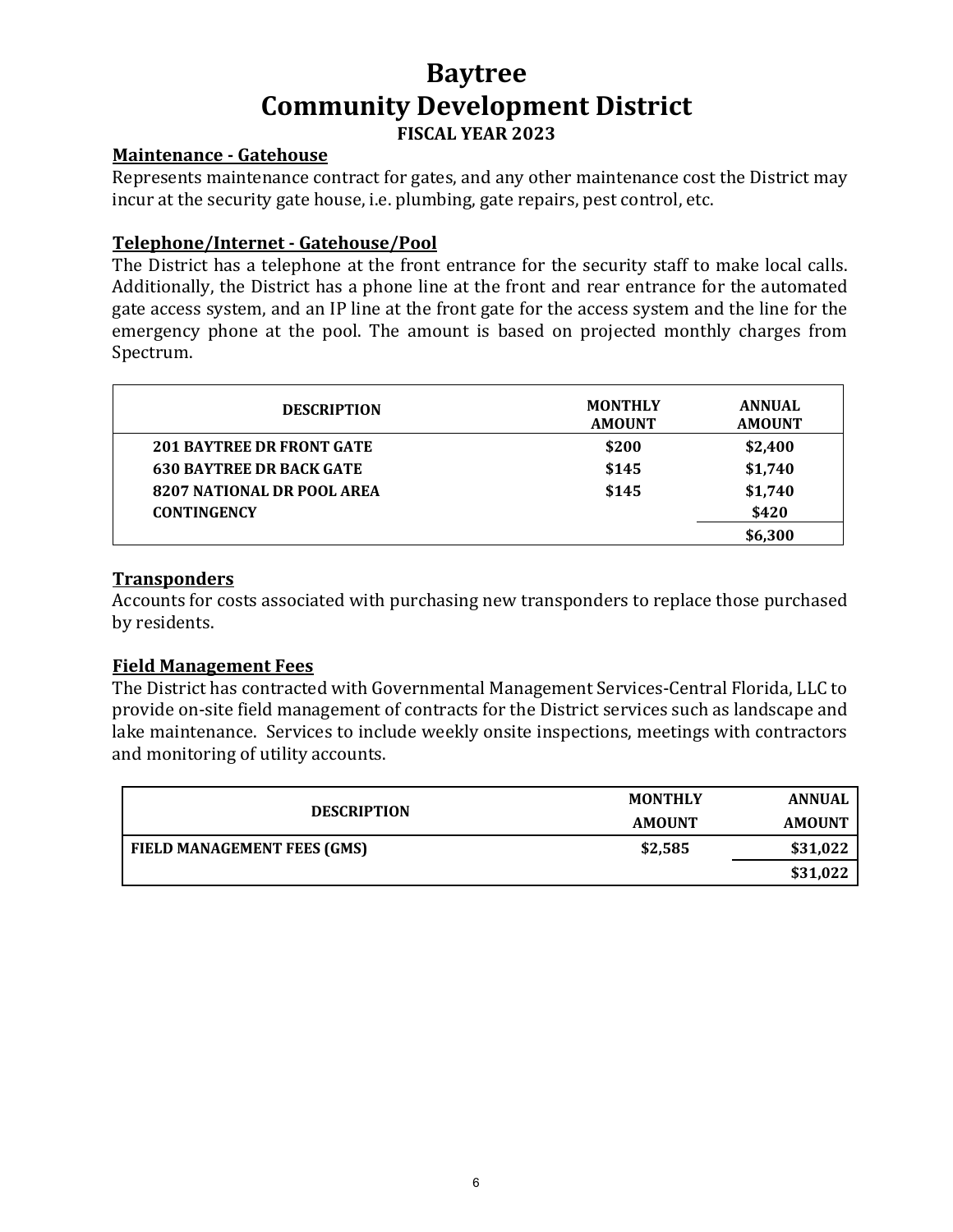### **Electric**

Represents costs for electric for projects such as streetlights, signs, electric for well pumps, guardhouse, entrance features, fountain and pool house. Florida Power & Light provides this service.

|             |                                      | <b>MONTHLY</b> | <b>ANNUAL</b> |
|-------------|--------------------------------------|----------------|---------------|
|             | <b>DESCRIPTION</b>                   | <b>AMOUNT</b>  | <b>AMOUNT</b> |
| 00533-81406 | 8002 BRADWICK WAY # WALL             | \$16           | \$189         |
| 02781-39043 | 8207 NATIONAL DR # POOL HSE          | \$525          | \$6,300       |
| 04080-73153 | 609 BAYTREE DR # WALL                | \$16           | \$189         |
| 04396-25492 | 8205 NATIONAL DR # COURTS            | \$47           | \$567         |
| 09459-03086 | 8147 OLD TRAMWAY DR # ENTRANCE       | \$21           | \$252         |
| 11105-10375 | 7948 DAVENTRY DR # WALL              | \$16           | \$189         |
| 14771-79517 | 345 BAYTREE DR # PUMP                | \$42           | \$504         |
| 15604-14425 | 8005 KINGSWOOD WAY # FOUNTAIN        | \$315          | \$3,780       |
| 36008-52200 | 602 BAYTREE DR # SIGN                | \$21           | \$252         |
| 46619-40025 | 8253 OLD TRAMWAY DR # ENT SIGN       | \$26           | \$315         |
| 47131-19107 | <b>1409 SOUTHPOINTE CT# ENT SIGN</b> | \$16           | \$189         |
| 67950-66148 | 7951 DAVENTRY DR # PUMP STREET       | \$47           | \$567         |
| 724916-0156 | 7942 KINGSWOOD WAY #LIGHTS           | \$21           | \$252         |
| 73679-10572 | 201 BAYTREE DR # GRD HSE             | \$116          | \$1,386       |
| 83711-46575 | 8005 KINGSWOOD WAY # STREET LIGHTS   | \$2,835        | \$34,020      |
| 86596-45173 | 8005 KINGSWOOD WAY # PUMP            | \$147          | \$1,764       |
| 88573-27285 | <b>687 DEERHURST DR # PUMP</b>       | \$74           | \$882         |
| 91260-64568 | 8128 OLD TRAMWAY DR # SIGN           | \$16           | \$189         |
| 99142-26460 | 8005 KINGSWOOD WAY# GATE             | \$21           | \$252         |
|             | Contingency                          |                | \$2,037       |
|             |                                      |                | \$54,075      |

#### **Water & Sewer**

Represents cost for water & sewer for expenses associated with the front guardhouse and community pool. City of Cocoa Utilities provides this utility service.

|               | <b>DESCRIPTION</b>                | <b>MONTHLY</b> | <b>ANNUAL</b> |
|---------------|-----------------------------------|----------------|---------------|
|               |                                   | <b>AMOUNT</b>  | <b>AMOUNT</b> |
| 121573-112400 | <b>201 BAYTREE DR #GUARDHOUSE</b> | \$63           | \$756         |
| 167895-118058 | 8207 NATIONAL DR #POOL            | \$840          | \$10,080      |
|               | <b>CONTINGENCY</b>                |                | \$3,079       |
|               |                                   |                | \$13,915      |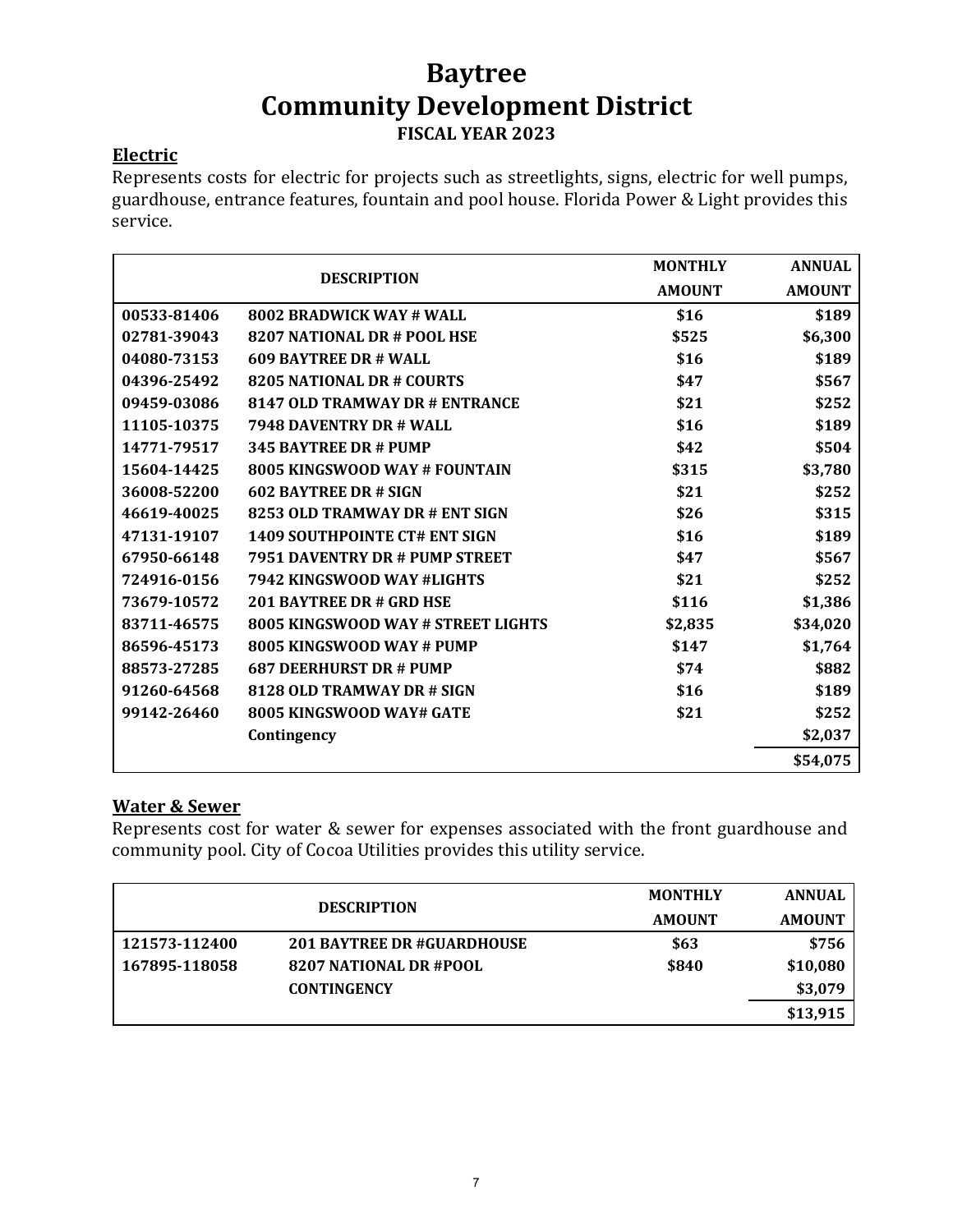#### **Gas**

Represents cost of gas required for heating the community pool. Florida City Gas provides this utility service.

|            | <b>DESCRIPTION</b>                                 | <b>MONTHLY</b><br><b>AMOUNT</b> | <b>ANNUAL</b><br><b>AMOUNT</b> |
|------------|----------------------------------------------------|---------------------------------|--------------------------------|
| 2932702542 | 8205 NATIONAL DR POOL HEATER<br><b>CONTINGENCY</b> | \$525                           | \$6,300<br>\$850               |
|            |                                                    |                                 | \$7,150                        |

#### **Trash Removal**

Represents cost of trash removal services. Services are provided by Waste Management.

|                              | <b>MONTHLY</b>                      | <b>ANNUAL</b> |
|------------------------------|-------------------------------------|---------------|
|                              | <b>DESCRIPTION</b><br><b>AMOUNT</b> | <b>AMOUNT</b> |
| <b>96 Gallon Trash Toter</b> | \$51                                | \$613         |
|                              |                                     | \$613         |

#### **Maintenance - Lakes**

The District currently has a contract with ECOR to maintain its 66.46 acres of lakes. Additional funds are allocated for the installation of grass carp and unanticipated lake maintenance.

| <b>DESCRIPTION</b>                                                                   | <b>MONTHLY</b><br><b>AMOUNT</b> | <b>ANNUAL</b><br><b>AMOUNT</b> |
|--------------------------------------------------------------------------------------|---------------------------------|--------------------------------|
| <b>LAKE MAINTENANCE</b>                                                              | \$2,625                         | \$31,500                       |
| NATURAL AREAS MANAGEMENT: CONTRACT COST OF<br>\$790 BI-MONTHLY<br><b>CONTINGENCY</b> |                                 | \$4,740<br>\$2,291             |
|                                                                                      |                                 | \$38,531                       |

#### **Maintenance - Landscape Contract**

The District currently has a contract with Tropic Care, Inc. to maintain its 352,000 Square Feet of Landscaping.

| <b>DESCRIPTION</b>                                 | <b>MONTHLY</b><br><b>AMOUNT</b> | <b>ANNUAL</b><br><b>AMOUNT</b> |
|----------------------------------------------------|---------------------------------|--------------------------------|
| <b>LANDSCAPE MAINTENANCE</b><br><b>CONTINGENCY</b> | \$7.961                         | \$95,532<br>\$2,866            |
|                                                    |                                 | \$98,398                       |

### **Maintenance - Additional Landscape**

Funding for trimming, replacement of trees/plants, and other routine landscape maintenance not covered under the landscape vendor contract.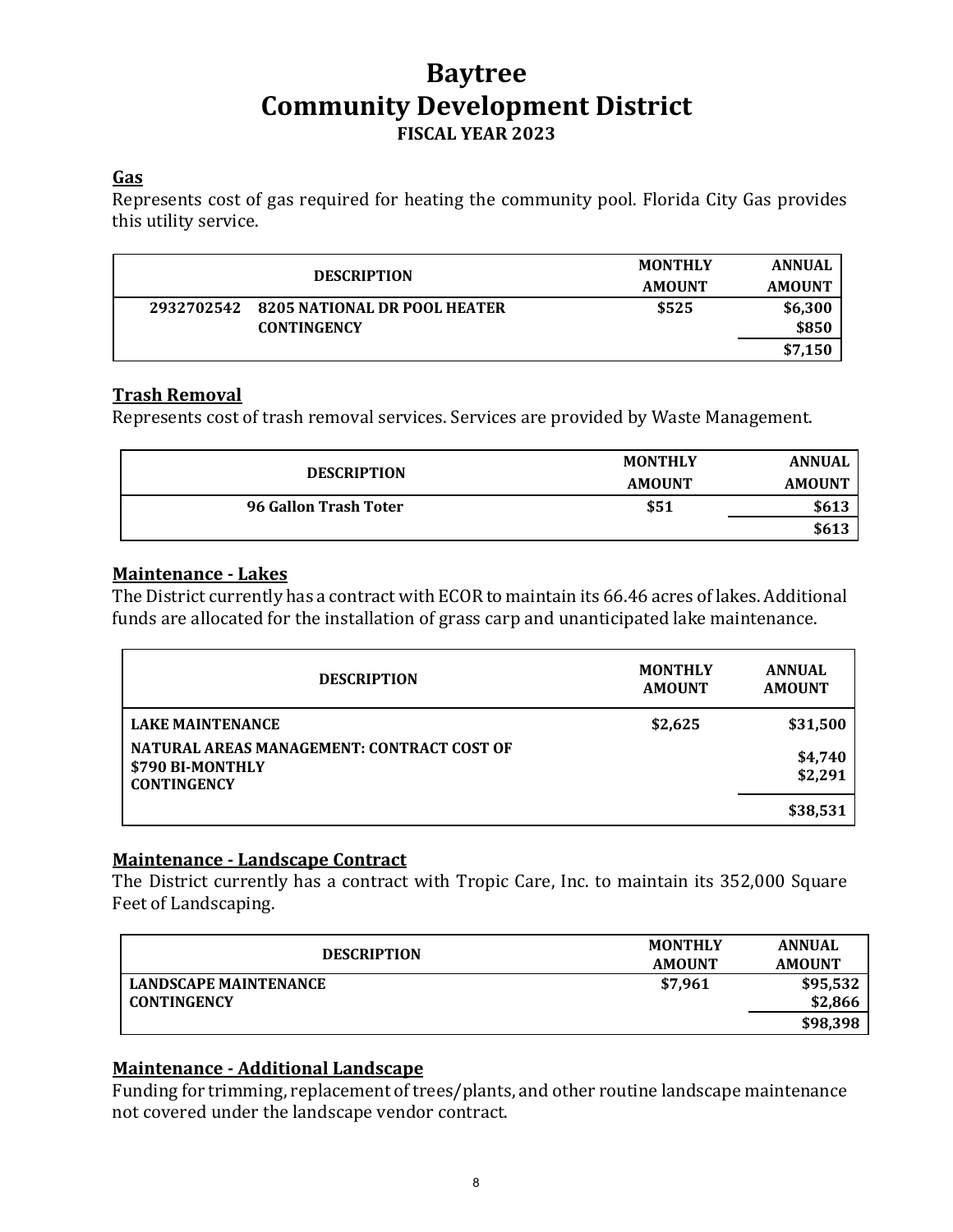#### **Maintenance - Pool**

The District has constructed a community swimming pool, which requires maintenance service multiple times per week.

| <b>DESCRIPTION</b>                      | <b>MONTHLY</b><br><b>AMOUNT</b> | <b>ANNUAL</b><br><b>AMOUNT</b> |
|-----------------------------------------|---------------------------------|--------------------------------|
| <b>VENDOR: BEACH POOLS</b>              |                                 |                                |
| <b>POOL MAINTENANCE</b>                 |                                 |                                |
| <b>SEPTEMBER THRU MAY - 3 DAYS/WEEK</b> | \$721                           | \$6,497                        |
| <b>JUNE THRU AUGUST - 5 DAYS/WEEK</b>   | \$924                           | \$2,772                        |
| <b>CONTINGENCY - POOL REPAIRS</b>       |                                 | \$3,500                        |
| <b>VENDOR: COVERALL OF ORLANDO</b>      |                                 |                                |
| <b>IANITORIAL SERVICES</b>              | \$431                           | \$5,172                        |
| <b>SUPPLIES</b>                         |                                 | \$2,003                        |
|                                         |                                 | \$19,944                       |

#### **Maintenance - Irrigation**

Represents estimated cost for repairing irrigation line breaks, replacement of sprinklers, etc.

#### **Maintenance - Lighting**

Estimated cost for routine/replacement of fixtures.

#### **Maintenance - Monuments**

Estimated cost to pressure clean and paint monuments.

#### **Maintenance - Fountain**

The cost of providing preventative maintenance to the District fountains. The cost of service is \$175 per quarter.

#### **Maintenance - Other Field**

Miscellaneous costs related to additional pond work, cleaning storm drains, etc

#### **Maintenance – Recreation**

Estimated cost for routine maintenance for the District's recreational areas, such as paint, mulch, or repairs to playground area and nets, facility repair, or minor improvements to tennis court area.

#### **Holiday Landscape Lighting**

Estimated cost for installation of holiday lights and décor as well as supplies.

#### **Operating Supplies**

Purchase of supplies for the District's gatehouse, etc.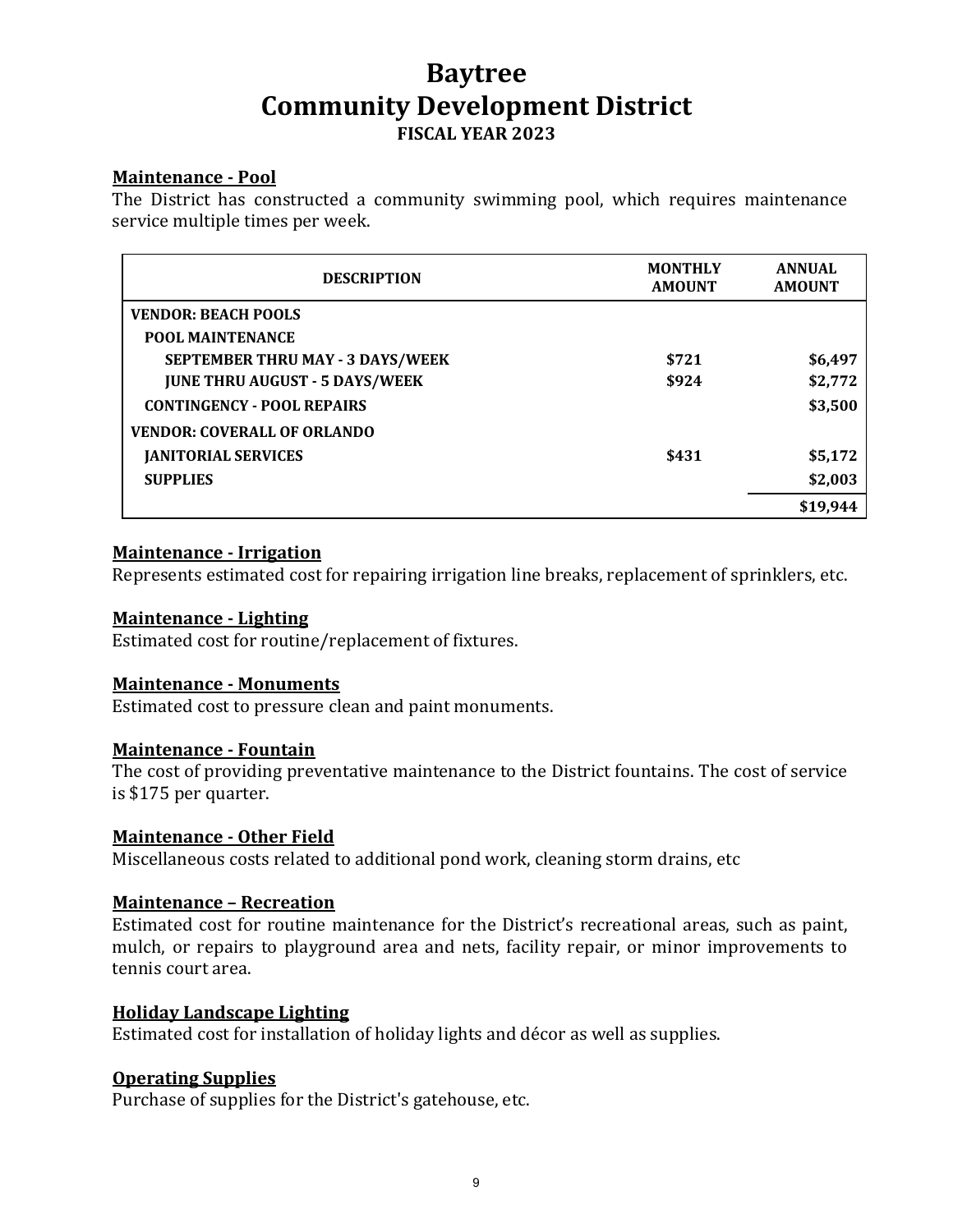## **Baytree Community Development District**

## **FISCAL YEAR 2023**

#### **Sidewalk/Curb Cleaning**

Estimated cost for pressure washing the District-owned sidewalks throughout the community.

#### **Miscellaneous**

Any other miscellaneous expenses incurred during the year.

### *Reserves:*

#### **Transfer Out - Capital Projects - Paving - Baytree/IOB**

The District has established a Pavement Management Fund in order to pay for resurfacing of roadways.

#### **Transfer Out - Capital Projects - Reserves**

Renewal and replacement costs such as replacement cost of the sidewalks, drainage repair, playground equipment, etc. See attached Capital Improvement Program Chart.

#### **Transfer Out - Community Beautification Fund**

Represents the assessments dedicated to the Community Beautification Fund.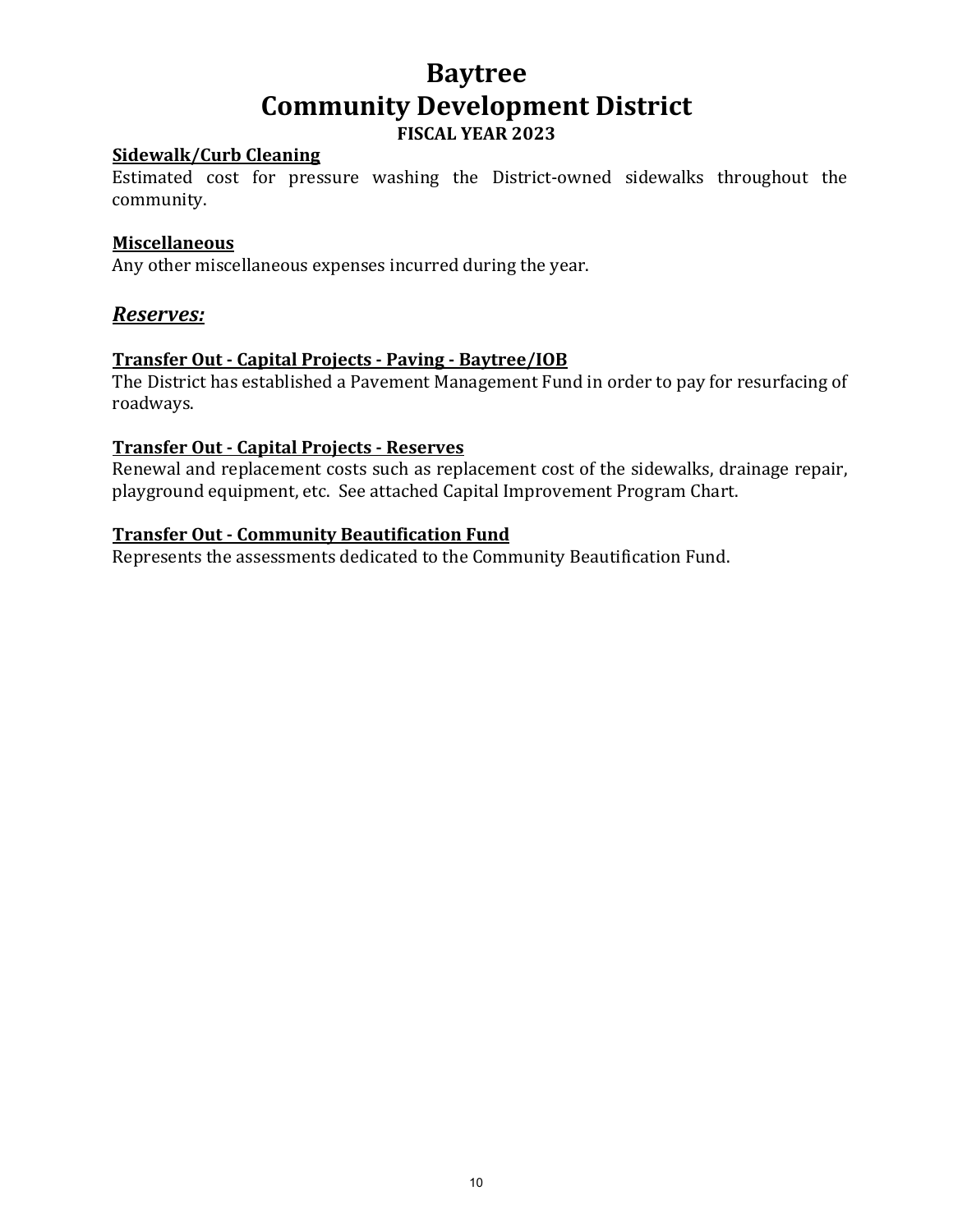#### **Community Development District Proposed Budget FY 2023 Capital Projects Reserve**

| Description                          | Adopted<br><b>Budget</b><br><b>FY2022</b> | Actual<br>thru<br>03/31/22 | Projected<br><b>Next</b><br>6 Months | Total<br>Projected<br>09/30/22 | Proposed<br><b>Budget</b><br>FY 2023 |
|--------------------------------------|-------------------------------------------|----------------------------|--------------------------------------|--------------------------------|--------------------------------------|
| Revenues:                            |                                           |                            |                                      |                                |                                      |
| <b>BCA Contribution</b>              | \$40.000                                  | \$33,000                   | \$0                                  | \$33,000                       | \$0                                  |
| Interest Income                      | \$100                                     | \$2                        | \$3                                  | \$5                            | \$0                                  |
| <b>Total Revenues</b>                | \$40,100                                  | \$33,002                   | \$3                                  | \$33,005                       | \$0                                  |
| <b>Expenses:</b>                     |                                           |                            |                                      |                                |                                      |
| Lake Bank Restoration/Evaluation     | \$30.000                                  | \$30,840                   | \$0                                  | \$30.840                       | \$30,000                             |
| Sidewalk/Gutter Repair               | \$10,000                                  | \$0                        | \$10,000                             | \$10,000                       | \$10,000                             |
| Drainage Maintenance                 | \$8.000                                   | \$0                        | \$8.000                              | \$8.000                        | \$8,000                              |
| Curb-Tree Trimming/Replacements      | \$4,000                                   | \$0                        | \$4,000                              | \$4,000                        | \$4,000                              |
| Recreation Area Improvements         | \$30,000                                  | \$0                        | \$40,000                             | \$40,000                       | \$5,000                              |
| Pool Furniture                       | \$4,000                                   | \$0                        | \$0                                  | \$0                            | \$0                                  |
| Pool Refurbishing                    | \$15,000                                  | \$0                        | \$0                                  | \$0                            | \$0                                  |
| <b>Bank Fees</b>                     | \$0                                       | \$264                      | \$528                                | \$792                          | \$600                                |
| Capital Outlay                       | \$10,000                                  | \$14,580                   | \$4,810                              | \$19,390                       | \$0                                  |
| <b>Total Expenditures</b>            | \$111,000                                 | \$45,684                   | \$67,338                             | \$113,022                      | \$57,600                             |
| <b>Other Financina Sources</b>       |                                           |                            |                                      |                                |                                      |
| Transfer In                          | \$78,392                                  | \$78,392                   | \$0                                  | \$78,392                       | \$65,000                             |
| <b>Beginning Fund Balance</b>        | \$2,046                                   | \$3,847                    | \$0                                  | \$3,847                        | \$2,221                              |
| <b>Total Other Financing Sources</b> | \$80,438                                  | \$82,239                   | \$0                                  | \$82,239                       | \$67,221                             |
| Net Change in Fund Balance           | \$9,538                                   | \$69,557                   | ( \$67, 335]                         | \$2,221                        | \$9,621                              |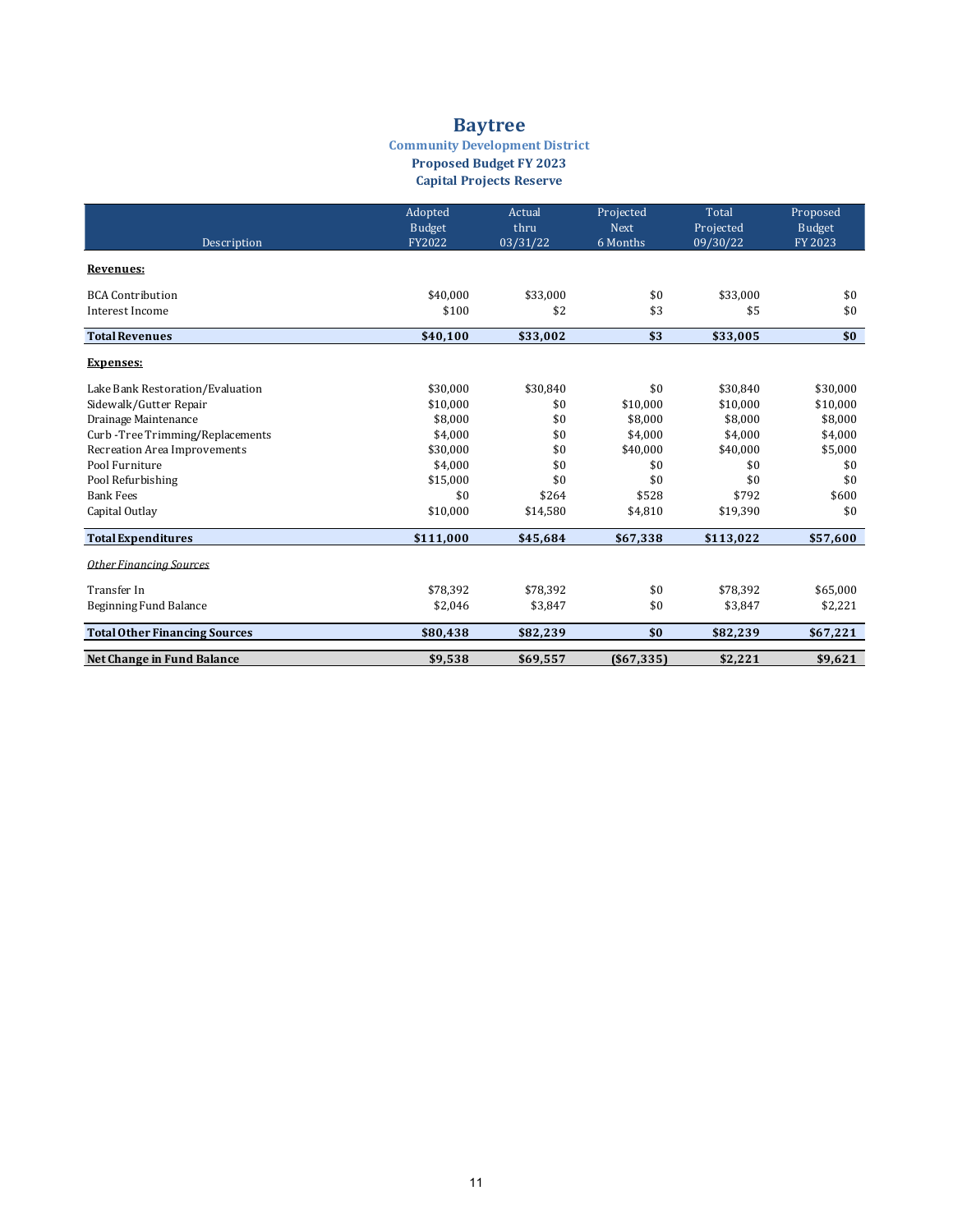| <b>Baytree CDD - Capital Improvement Program</b> |  |               |  |                          |    |               |    |               |
|--------------------------------------------------|--|---------------|--|--------------------------|----|---------------|----|---------------|
| <b>Project Description</b>                       |  | <b>FY2023</b> |  | <b>FY 2024</b>           |    | <b>FY2025</b> |    | <b>FY2026</b> |
| Lake Bank Restoration                            |  | 30,000        |  | 30,000                   |    | 30.000        | \$ | 30,000        |
| Sidewalk / Gutter Repair                         |  | 10,000        |  | 14,500                   | \$ | 14,500        | \$ | 14,500        |
| Drainage Maintenance                             |  | 8,000         |  | 10,000                   |    | 10,000        | \$ | 10,000        |
| Curb - Tree Trimming/Replacements                |  | 4,000         |  | 6,500                    |    | 6,500         |    | 6,500         |
| Tennis Court Lights                              |  |               |  | $\overline{\phantom{a}}$ |    | 2.000         | S  |               |
| Pool Refurbuishment                              |  |               |  | ٠                        |    |               |    |               |
| Recreational Area Improvements                   |  | 5,000         |  | $\overline{\phantom{a}}$ |    |               | \$ |               |
| Pool Furniture                                   |  |               |  | $\overline{\phantom{a}}$ |    |               |    | 4,000         |
| Gate Operators                                   |  |               |  | $\overline{\phantom{a}}$ |    |               |    |               |
| <b>Total</b>                                     |  | 57,000        |  | 61,000                   |    | 63.000        |    | 65.000        |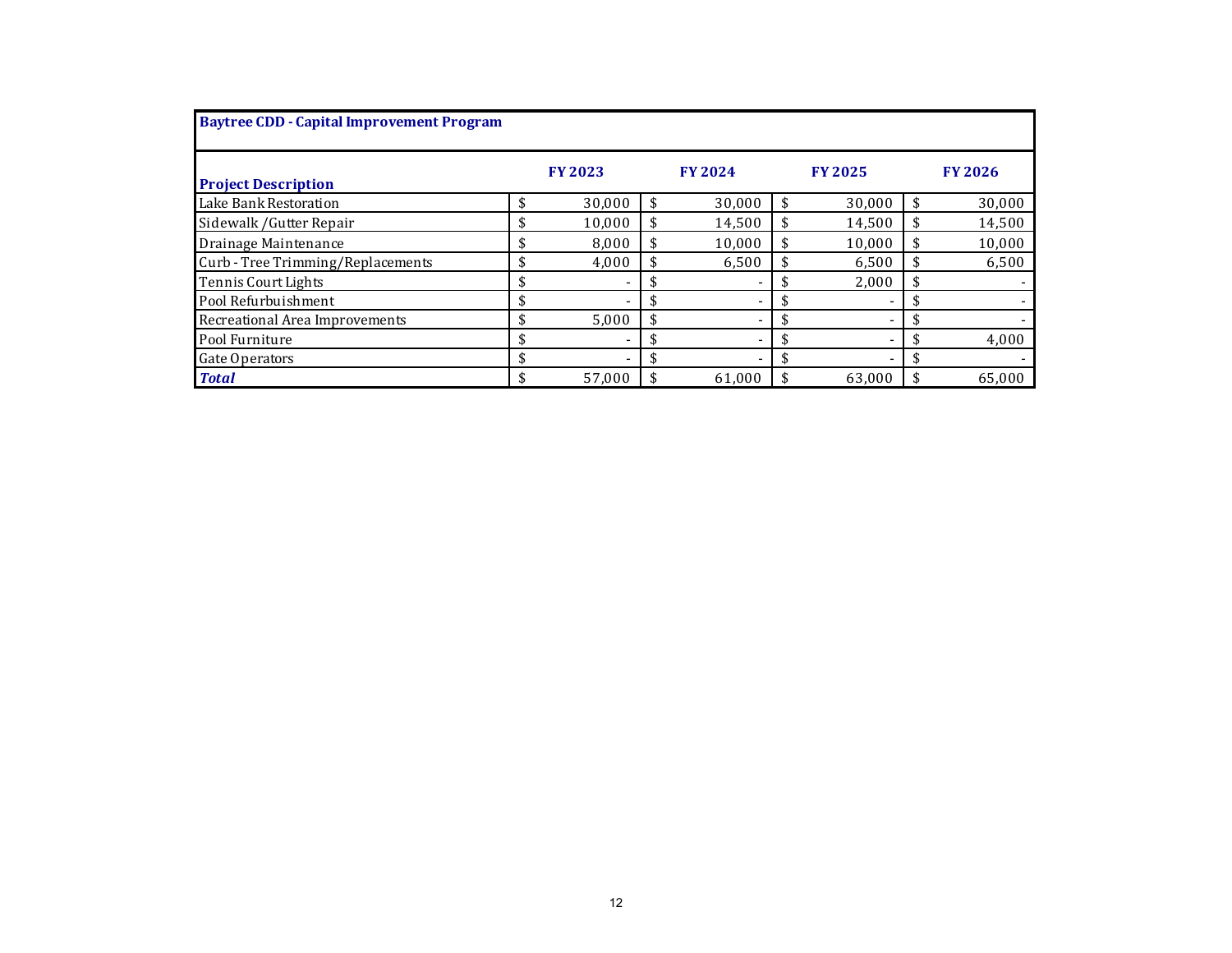#### **Community Development District Proposed Budget FY 2023**

**Pavement Management** 

|                                      | Adopted<br><b>Budget</b> | Actual<br>thru | Projected<br><b>Next</b> | Total<br>Projected | Proposed<br><b>Budget</b> |
|--------------------------------------|--------------------------|----------------|--------------------------|--------------------|---------------------------|
| Description                          | FY2022                   | 03/31/22       | 6 Months                 | 09/30/22           | FY 2023                   |
| Revenues:                            |                          |                |                          |                    |                           |
| Interest Income                      | \$75                     | \$18           | \$0                      | \$18               | \$0                       |
| <b>Total Revenues</b>                | \$75                     | \$18           | \$0                      | \$18               | \$0                       |
| <b>Expenses:</b>                     |                          |                |                          |                    |                           |
| <b>Bank Fees</b>                     | \$0                      | \$207          | \$228                    | \$435              | \$500                     |
| <b>Total Expenditures</b>            | \$0                      | \$207          | \$228                    | \$435              | \$500                     |
| <b>Other Financing Sources</b>       |                          |                |                          |                    |                           |
| Beginning Fund Balance               | \$378,345                | \$357,795      | \$0                      | \$357,795          | \$457,379                 |
| Transfer In - Baytree                | \$75,370                 | \$21.608       | \$53,762                 | \$75,370           | \$97,981                  |
| Transfer In - IOB                    | \$24,630                 | \$0            | \$24,630                 | \$24,630           | \$32,019                  |
| <b>Total Other Financing Sources</b> | \$478,345                | \$379,403      | \$78,392                 | \$457,795          | \$587,379                 |
| Net Change in Fund Balance           | \$478,420                | \$379,215      | \$78,164                 | \$457,379          | \$586,879                 |

|         | CARRY FORWARD SPLIT |           |  |  |
|---------|---------------------|-----------|--|--|
|         | FY 2022             | FY 2023   |  |  |
| BAYTREE | \$342.842           | \$440.323 |  |  |
| IOB     | \$114.537           | \$146.556 |  |  |
|         | \$457,379           | \$586.879 |  |  |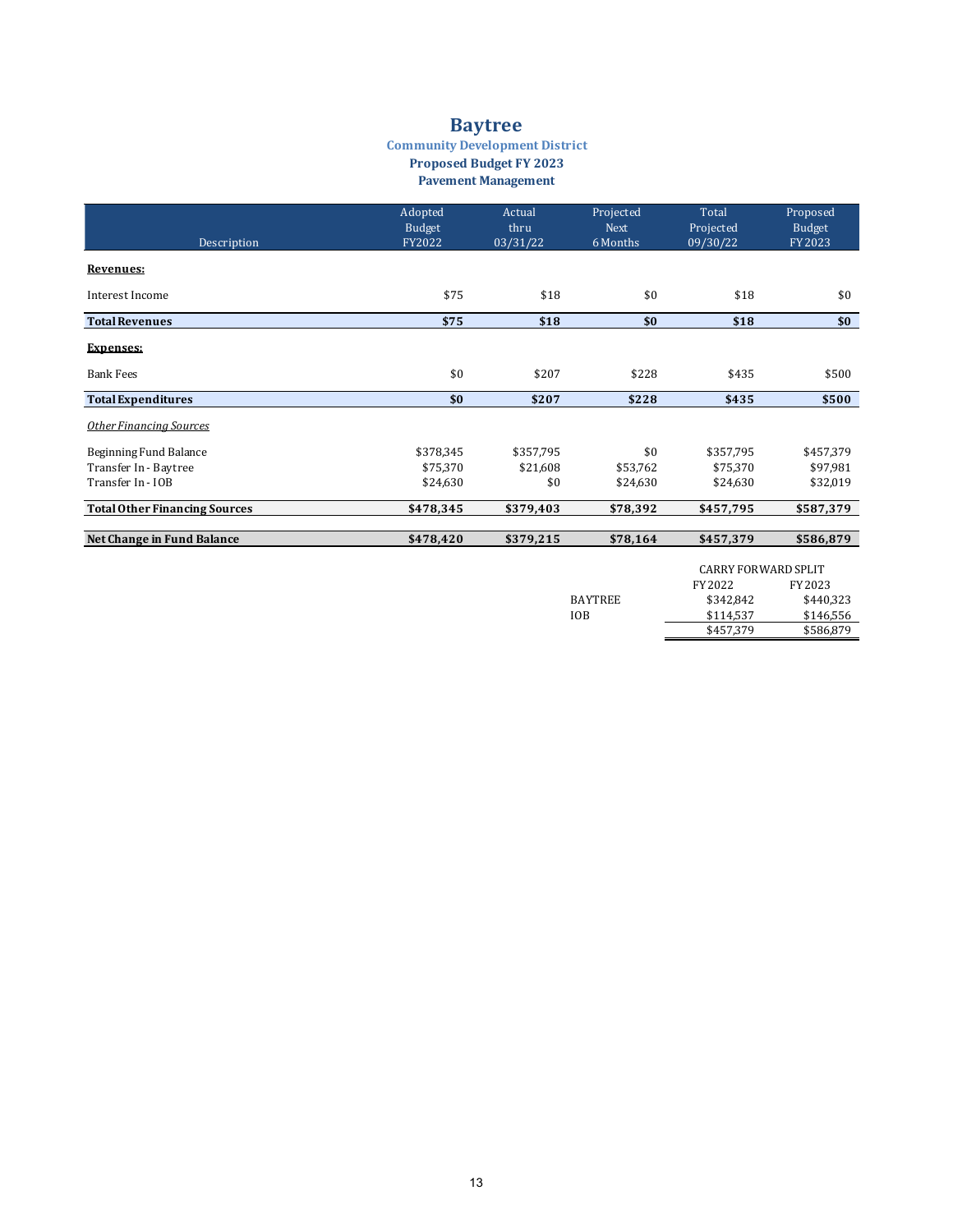#### **Community Development District Proposed Budget FY 2023 Community Beautification**

|                                      | Adopted       | Actual   | Projected   | Total     | Proposed      |
|--------------------------------------|---------------|----------|-------------|-----------|---------------|
|                                      | <b>Budget</b> | thru     | <b>Next</b> | Projected | <b>Budget</b> |
| Description                          | <b>FY2022</b> | 03/31/22 | 6 Months    | 09/30/22  | FY 2023       |
| <b>Expenses:</b>                     |               |          |             |           |               |
| <b>Bank Fees</b>                     | \$400         | \$200    | \$50        | \$250     | \$400         |
| <b>Beautification Projects</b>       | \$0           | \$30.650 | \$0         | \$30,650  | \$0           |
| <b>Total Expenditures</b>            | \$400         | \$30,850 | \$50        | \$30,900  | \$400         |
| <b>Other Financina Sources</b>       |               |          |             |           |               |
| Beginning Fund Balance               | \$24,125      | \$13,145 | \$0         | \$13,145  | \$19,510      |
| Transfer In - Baytree                | \$37,265      | \$37,265 | \$0         | \$37,265  | \$45,265      |
| <b>Total Other Financing Sources</b> | \$61,390      | \$50,410 | \$0         | \$50,410  | \$64,775      |
| Net Change in Fund Balance           | \$60,990      | \$19,560 | ( \$50]     | \$19,510  | \$64,375      |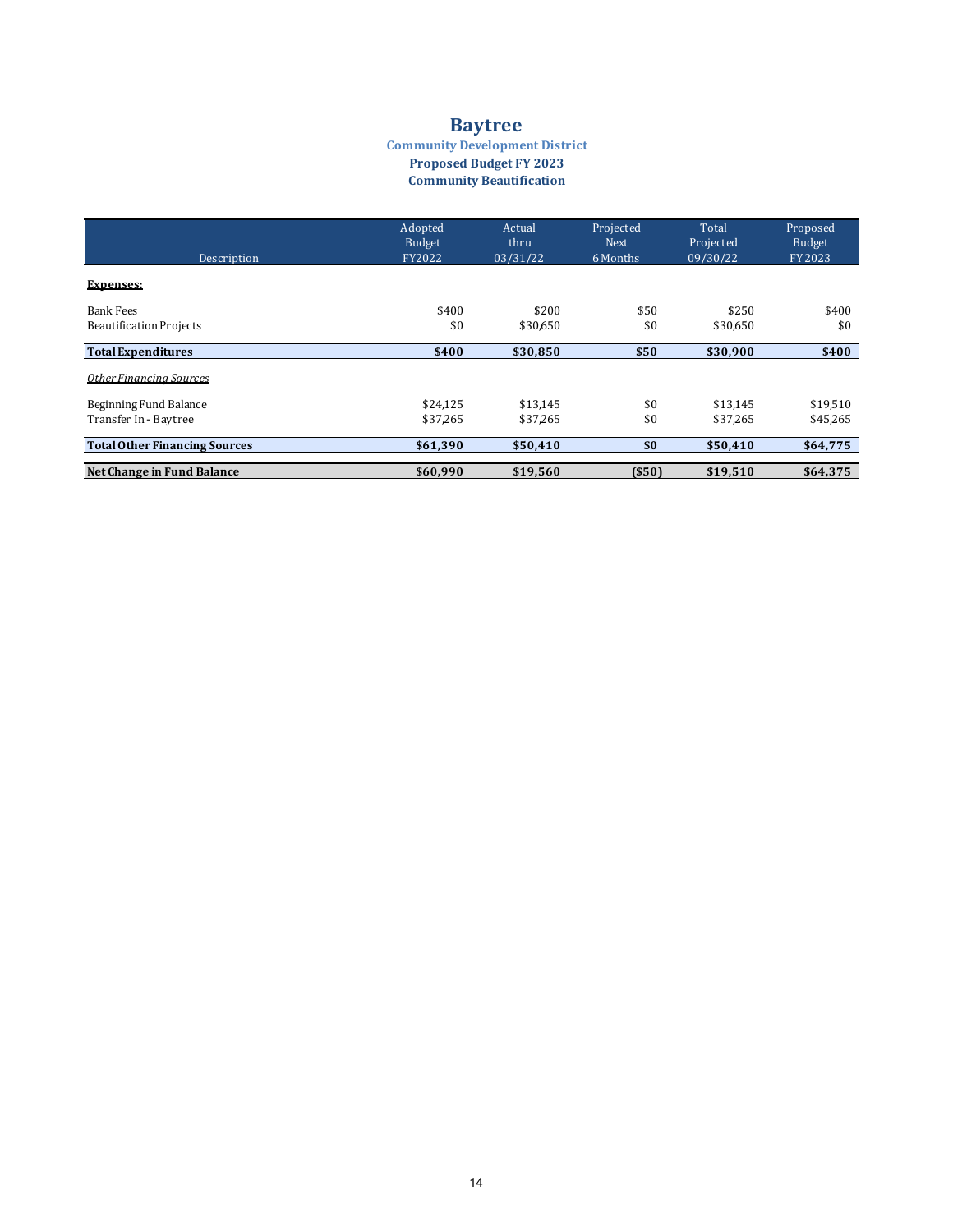## **Community Development District O&M** Assessment Calculation

|                                 | FY 2022    | FY 2023     |                     |
|---------------------------------|------------|-------------|---------------------|
| Net Assessments                 | \$905,346  | \$996,868   |                     |
| Discounts $(4%)$                | \$37,875   | \$41,704    |                     |
| Gross Assessments               | \$943,221  | \$1,038,572 |                     |
| Less: Golf Course (2.25%)       | \$21,222   | \$23,368    |                     |
| <b>Adjusted Gross</b>           | \$921,999  | \$1,015,204 |                     |
| Assessable Units:               |            |             |                     |
| Phase 1                         | 304        | 304         |                     |
| Phase 2                         | 157        | 157         |                     |
| Total                           | 461        | 461         |                     |
|                                 |            |             | Change From<br>2022 |
| Per Unit 0 & M Assessments      | \$2,000.00 | \$2,202.18  | \$202.18            |
|                                 |            |             |                     |
| FY 2023 Baytree CDD Assessments | Phase 1    | Phase 2     |                     |
| Per Unit 0 & M                  | \$2,202    | \$2,202     |                     |
|                                 |            |             |                     |